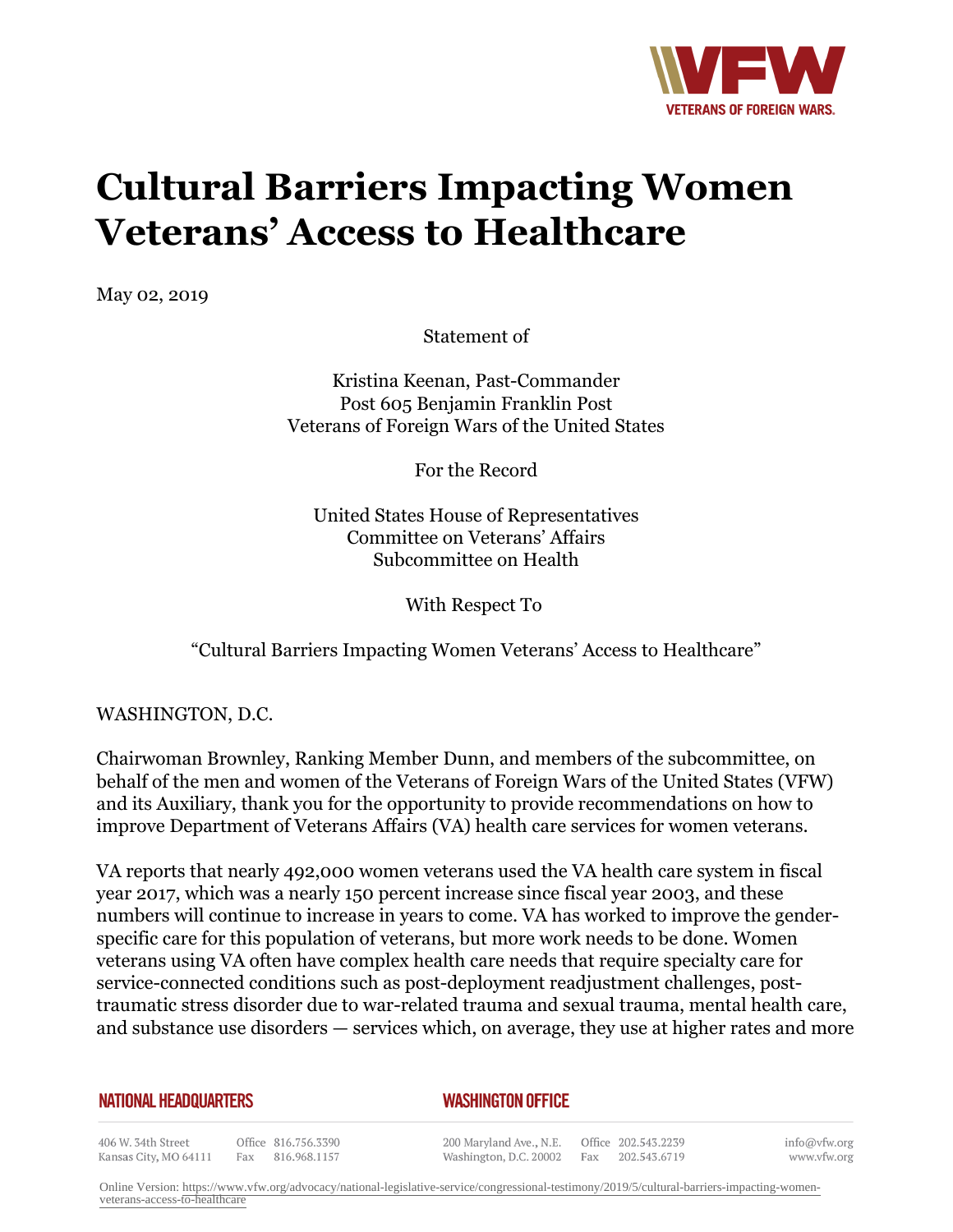often than male veterans. The VFW is disappointed not a single piece of legislation became law in the 115th Congress to address the needs of women veterans. This must change in the 116th Congress.

Peer-to-peer support has proven time and again to be invaluable to veterans and VA. This is why the VFW advocates so strongly for the constant expansion of peer-to-peer support programs. The VFW urges Congress to pass legislation to expand these programs for women veterans, providing them more peer and gender-based one-on-one assistance from those to whom they can relate and connect. This is extremely crucial in instances when a woman suffers from a mental health condition, but especially in instances when she is on the verge of homelessness. In a VFW survey of women veterans, 38 percent of women who reported experiencing homelessness also have children. These women face unique barriers to overcoming homelessness, and frequently commented on the lack of support from anyone who could understand those barriers. By providing peer-to-peer support for women with those who have gone through the same hardships, VA would provide a level of understanding and trust they desperately need. This is why the VFW urges Congress to pass H.R. 840, the Veterans Access to Child Care Act, which would provide access to child care for veterans seeking employment training who have an income at or below their states' poverty lines. This would serve as a way to reduce homelessness among women veterans.

According to VA, the majority of women veterans are assigned to Designated Women's Health Primary Care Providers (DWHP). VA and its Center for Women Veterans have worked to increase those numbers, and the VFW asks Congress to provide VA with the resources they need to continue expanding outreach for knowledge of and access to providers with necessary gender-specific specializations. Surveys conducted by the VFW have found women veterans overwhelmingly prefer to receive their health care from female primary care providers, and are more likely to be satisfied with their VA health care experience when they receive care from these providers. That is why the VFW has urged VA to allow women veterans to choose the gender of their providers when enrolling in health care.

While the DWHP program continues expanding and providing above-satisfactory care to patients, the VFW understands there is still a need for trained gynecologists within VA. Gynecology is a specialty that has traditionally been understaffed at VA medical facilities across the country. While some providers are able to perform certain gynecological procedures, it is important to increase the number of doctors trained in the specialization of gynecology.

For women veterans who rely on VA for postnatal care, the VFW urges Congress to extend the number of days newborn care is covered by VA. Currently, VA only covers newborn care for seven days. One week is not enough to provide coverage for critical care that may be necessary in the first weeks of a child's life –– especially in the relatively common instance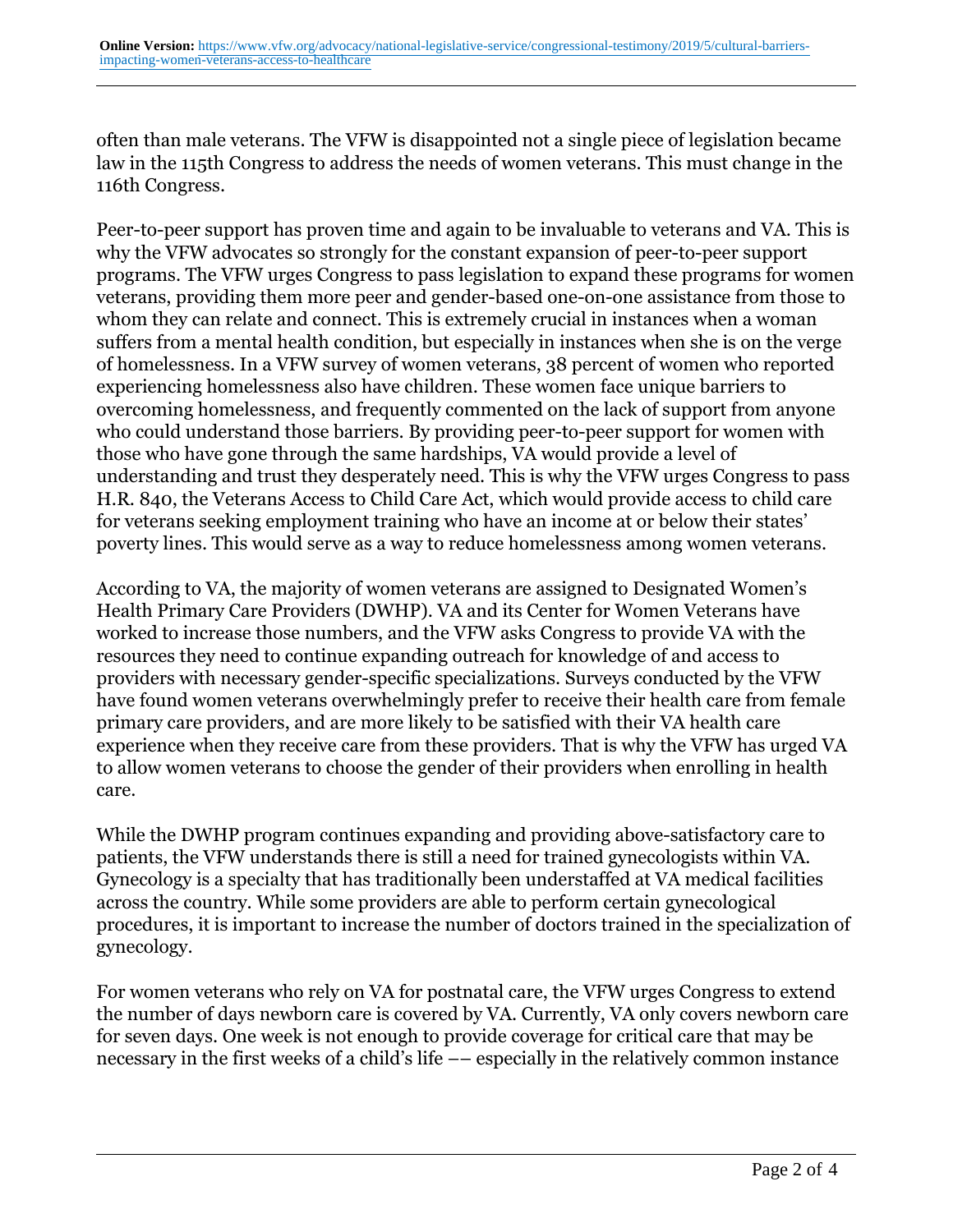of false-positive newborn disease testing –– nor is it enough to ease the new mother of unnecessary stress.

The VFW urges Congress to pass S. 514, the *Deborah Sampson Act*, which would expand newborn coverage for veterans who use VA while receiving maternity care. In addition to expanding this care, the legislation would provide many other improvements to women veterans' needs within VA. Some of these improvements include analysis of staffing needs, the establishment of a women veteran training module for non-VA health care providers, expansion of legal services for women veterans, and information to be added to the VA website relating to women veteran programs.

The VFW applauds VA and Congress for their work to provide more access to genderspecific health care providers for women veterans. While overall progress has been made, gender-specific mental health care is still lacking. In VFW surveys, women veterans have voiced concerns over what they view as a lack of gender-specific training for mental health care providers. Congress and VA must work to ensure every VA medical center has mental health care providers who are well trained in conditions such as postpartum depression and conditions that stem from menopause or sexual trauma.

Women service members and veterans have also been found to have an increased risk for eating disorders, which have serious consequences for both physical and psychological health as well as high mortality rates. Some of the risk factors which contribute to women veterans struggling with eating disorders include military sexual trauma and combat exposure. As VA continues to meet the needs of women veterans, it is important that VA establishes a comprehensive program for the treatment of eating disorders.

The VFW has noticed a much lower utilization and awareness of benefits among older women veterans compared to their younger counterparts. In one of the VFW's surveys, we found older women veterans were less likely to report receiving disability compensation, but equally as likely to have been injured or made ill as a result of their military service. Similarly, older veterans were less likely to report that they use VA health care, but equally as likely to report being eligible for VA health care. We are also concerned that several respondents who reported being 55 years old or older believed that they did not rate the same benefits as their male counterparts, which is an egregious misperception that must be addressed.

No veteran should be left to wonder what, if any, benefits she is eligible to receive. Furthermore, it must be clear that women veterans have earned the exact same benefits as their male counterparts. That is why the VFW urges Congress and VA to continue improving outreach to women veterans and conduct targeted outreach to older women veterans to ensure they are aware of all the benefits and services VA provides.